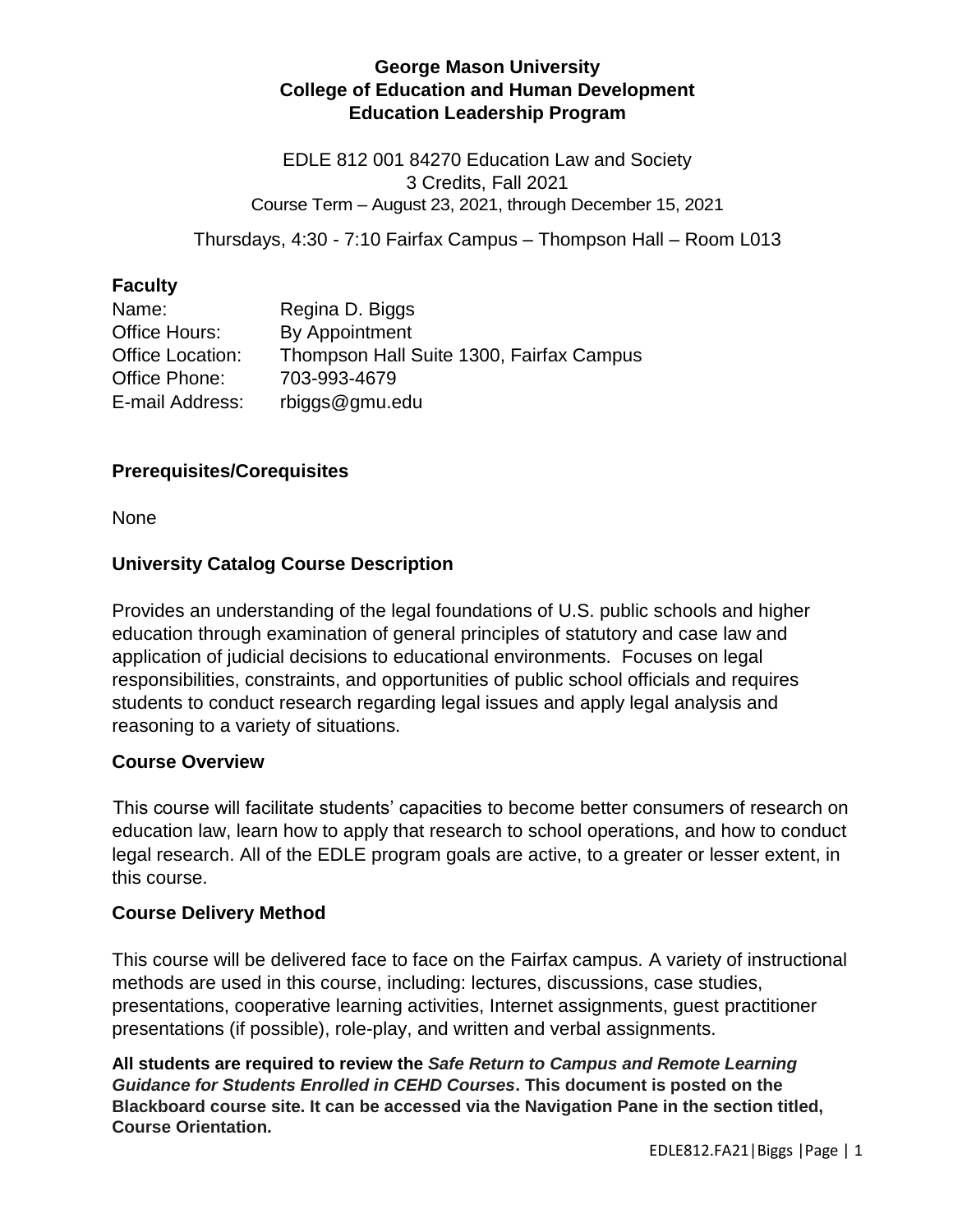# *Teaching and Learning*

Each class will include a variety of activities and exercises. Out-of-class work will rely in part on the use of Blackboard and web-based resources created to complement the primary text. Specific process goals for the class are as follows:

- 1. Classes will reflect a balance of activities that encourage the exploration of the use of research in education law. To promote an atmosphere that allows us to accomplish this end, we will:
	- a. start and end on time;
	- b. maintain (flexibly) a written agenda reflecting objectives for each class;
	- c. agree to disagree respectfully during class discussions;
	- d. strive to be open to new ideas and perspectives; and
	- e. listen actively to one another.
- 2. Student work will reflect what is expected from leaders. As such, students are expected to:
	- a. write papers that are well researched, proofread, submitted in a timely fashion, and conform to APA guidelines;
	- b. participate actively in class discussions in a manner that challenges the best thinking of the class; and
	- c. provide constructive feedback to others both on their ideas and on their written work, striving to learn from each other and to test each other's ideas.
- 3. We will work to maintain a classroom climate that approximates what we know about learning organizations. As such, it is important that we create conditions that allow participants to try out new ideas and voice opinions without fear of ridicule or embarrassment. The hallmark of a learning organization is a balance between openness and constructive feedback; hence, everyone is expected to:
	- a. come fully prepared for each class;
	- b. demonstrate appropriate respect for one another;
	- c. voice concerns and opinions about the class process openly;
	- d. engage in a genuine inquiry;
	- e. recognize and celebrate each other's ideas and accomplishments; and
	- f. show an awareness of each other's needs.

## **Learner Outcomes**

The Education Leadership Program is devoted to improving the quality of P.K. - 12 education through teaching, research, and service. Students and practicing administrators engage in coursework devoted to experiential learning, professional growth opportunities, and doctoral research that informs practice. We educate exceptional leaders who act with integrity as they work to improve schools. All of these program goals are active, to a greater or lesser degree, in this course. Successful students will emerge from the course able to**:**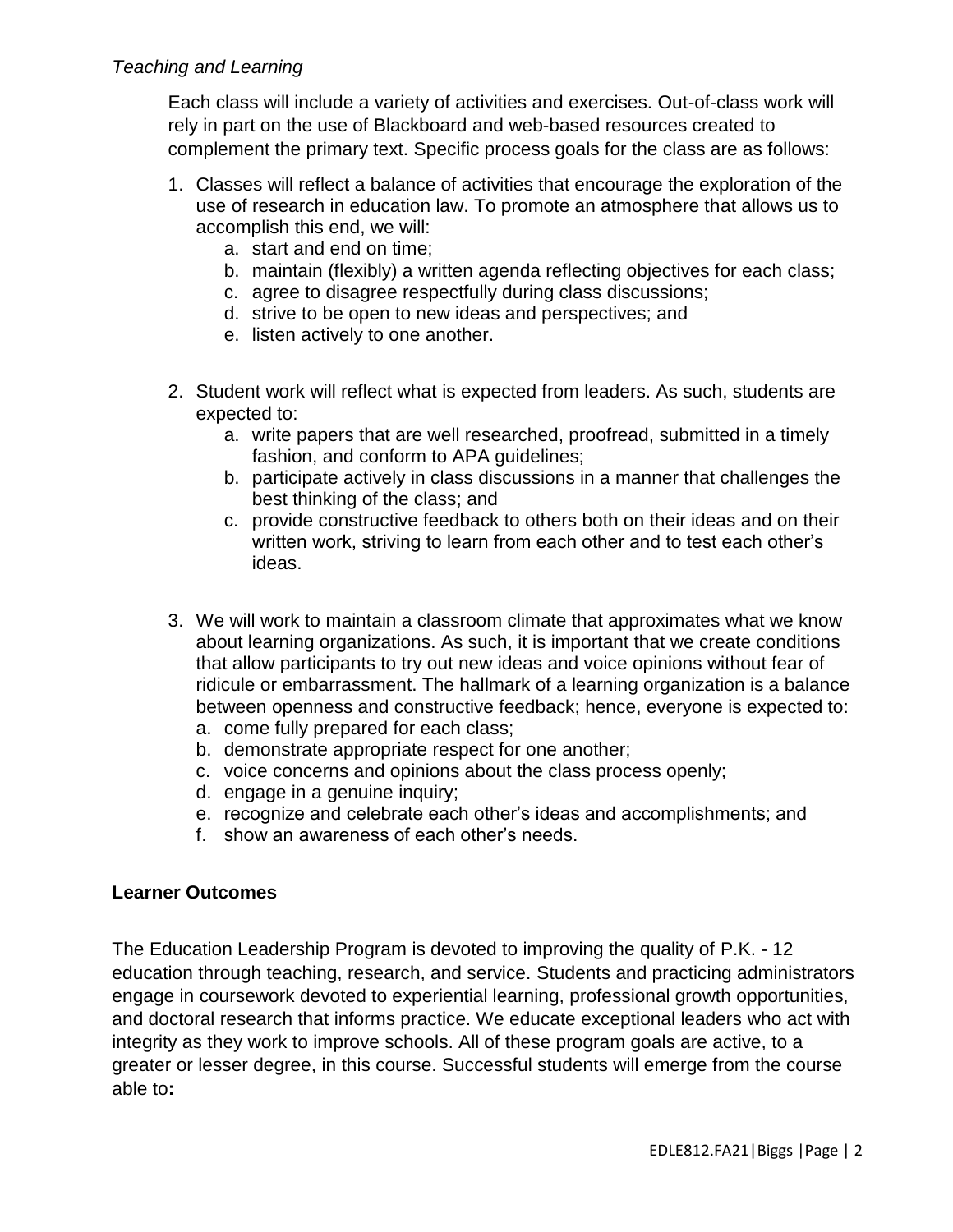- 1. Engage in reflective practice about education law
- 2. Strengthen and improve their communication skills through class discussion and paper writing
- 3. Understand the legal implications and responsibilities associated with cultural, economic, and learning diversity;
- 4. Reflect on the ethical implications of applying education law to everyday situations in schools and school divisions; and
- 5. Learn how to research education law.

# **Professional Standards**

This course treats scholarship that addresses, in part, each of the following National Educational Leadership Preparation (NELP) Program Recognition Standards (NELP) components. Upon completion of this course, students will have met the following specific professional standards' components:

- 2.1: understand and demonstrate capacity to reflect on, communicate about, cultivate, and model professional dispositions and norms (e.g., fairness, integrity, transparency, trust, collaboration, perseverance, reflection, life-long learning, digital citizenship) that support the educational success and wellbeing of each student and adult.
- 2.2: understand and demonstrate capacity to evaluate, communicate about, and advocate for ethical and legal decisions.
- 2.3. understand and demonstrate the capacity to model ethical behavior in their personal conduct and relationships and to cultivate ethical behavior in others.
- 5.1: understand and demonstrate the capacity to understand and collaboratively engage diverse families in strengthening student learning in and out of school
- 5.2: understand and demonstrate the capacity to understand, collaboratively engage and cultivate relationships with diverse community members, partners, and other constituencies for the benefit of school improvement and student development.
- 5.3: understand and demonstrate the capacity to collaboratively engage the larger organizational and policy context to advocate for the needs of their school and community.
- 6.3. understand and demonstrate the capacity to reflectively evaluate, communicate about, and implement laws, rights, policies, and regulations to promote student and adult success and well-being.

# **Required Texts**

There is no textbook required for this course. Assigned readings will consist ofselected articles and judicial syllabi that will be posted on the Blackboard course site.

## **Recommended Text**

The American Psychological Association (2020). *Publication Manual of the American Psychological Association* (7th edition). Washington, D.C.: American Psychological Association.

Texts are available in the GMU Bookstore in the Johnson Center. Additional materials and hand-outs will be posted on Blackboard and/or distributed in class.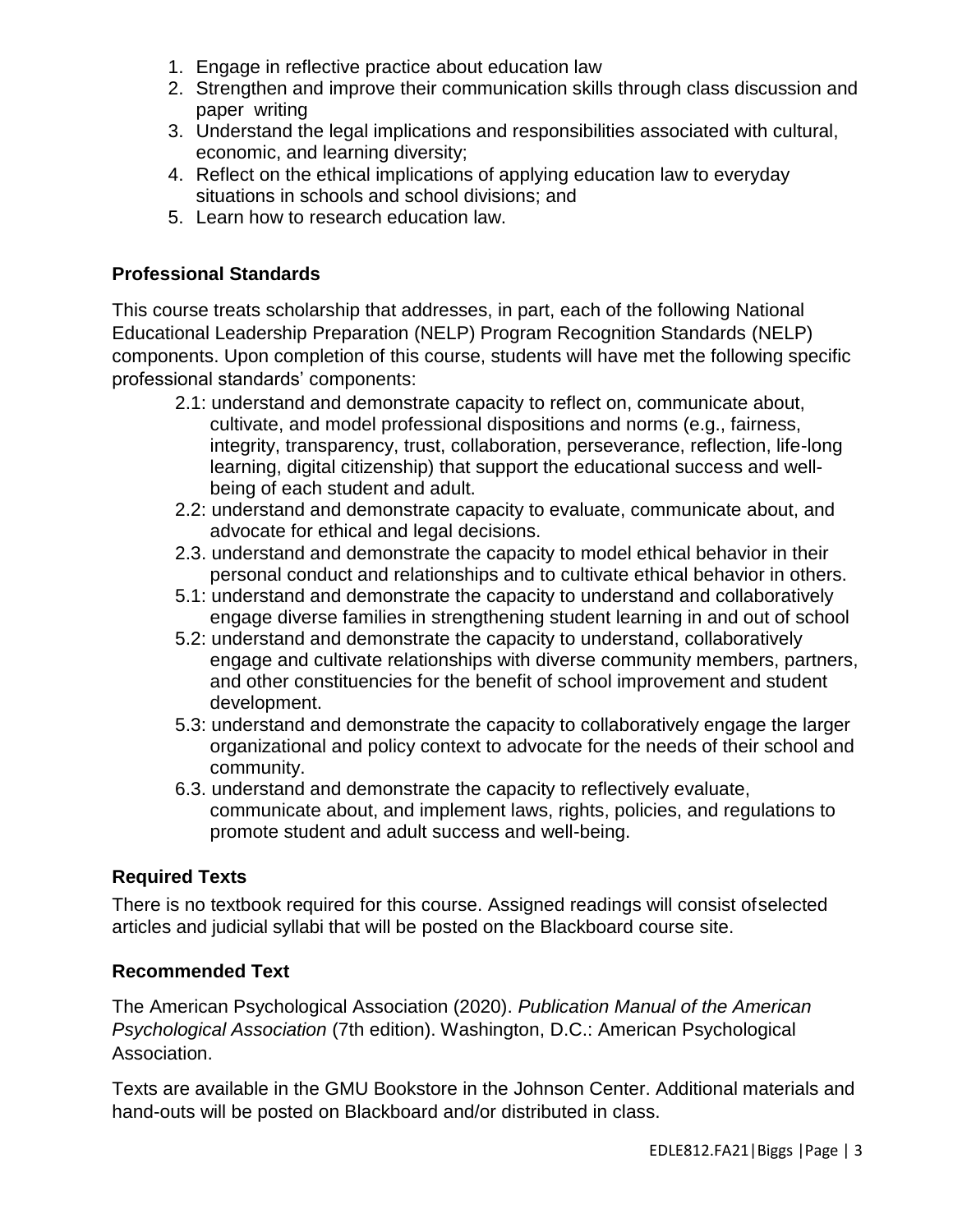# *Suggested Resources*

Virginia Code:<http://legis.state.va.us/Laws/CodeofVa.htm>

United States Code:<http://uscode.house.gov/search/criteria.shtml>

U.S. Dept. of Education:<http://www.ed.gov/index.jhtml>

George Mason University Library/LexisNexis Academic**:** <http://library.gmu.edu/>

#### *Technical Requirements*

To participate in this course, students will need to satisfy the following technical requirements:

- High-speed Internet access with standard up-to-date browsers. To get a list of Blackboard's supported browsers, see: [https://help.blackboard.com/Learn/Student/Getting\\_Started/Browser\\_Support#supp](https://help.blackboard.com/Learn/Student/Getting_Started/Browser_Support#supported-browsers)\_ [orted-browsers](https://help.blackboard.com/Learn/Student/Getting_Started/Browser_Support#supported-browsers)
- To get a list of supported operation systems on different devices, see: [https://help.blackboard.com/Learn/Student/Getting\\_Started/Browser\\_Support#teste](https://help.blackboard.com/Learn/Student/Getting_Started/Browser_Support#tested-devices-and-operating-systems) [d-devices-and-operating-systems](https://help.blackboard.com/Learn/Student/Getting_Started/Browser_Support#tested-devices-and-operating-systems)

Students are required to use Blackboard as part of this course. Vital information for the course will be posted on the Blackboard site. Students are required to submit their course assignments electronically using the Blackboard website. Student work will be archived on this site for purposes of course, program, and college assessment. **All students are required to activate and monitor their GMU e-mail accounts**. **Correspondence by email will only be acknowledged and transmitted through your Mason e-mail account.**

## **Cancellation Policy**

If a cancellation is necessary, the class will be made up via an electronic activity. Specifically, students are expected to log on to the computer to participate in an electronic discussion/activity as directed, which will replace the missed class.

## **Course Performance Evaluation**

Students are expected to submit all assignments on time in the manner outlined by the instructor (e.g., Blackboard, VIA. Hard copy).

## *Attendance*

Students are expected to attend every class for its entirety. Maximum class participation points will be earned by students who attend all classes, are on time, and do not leave early.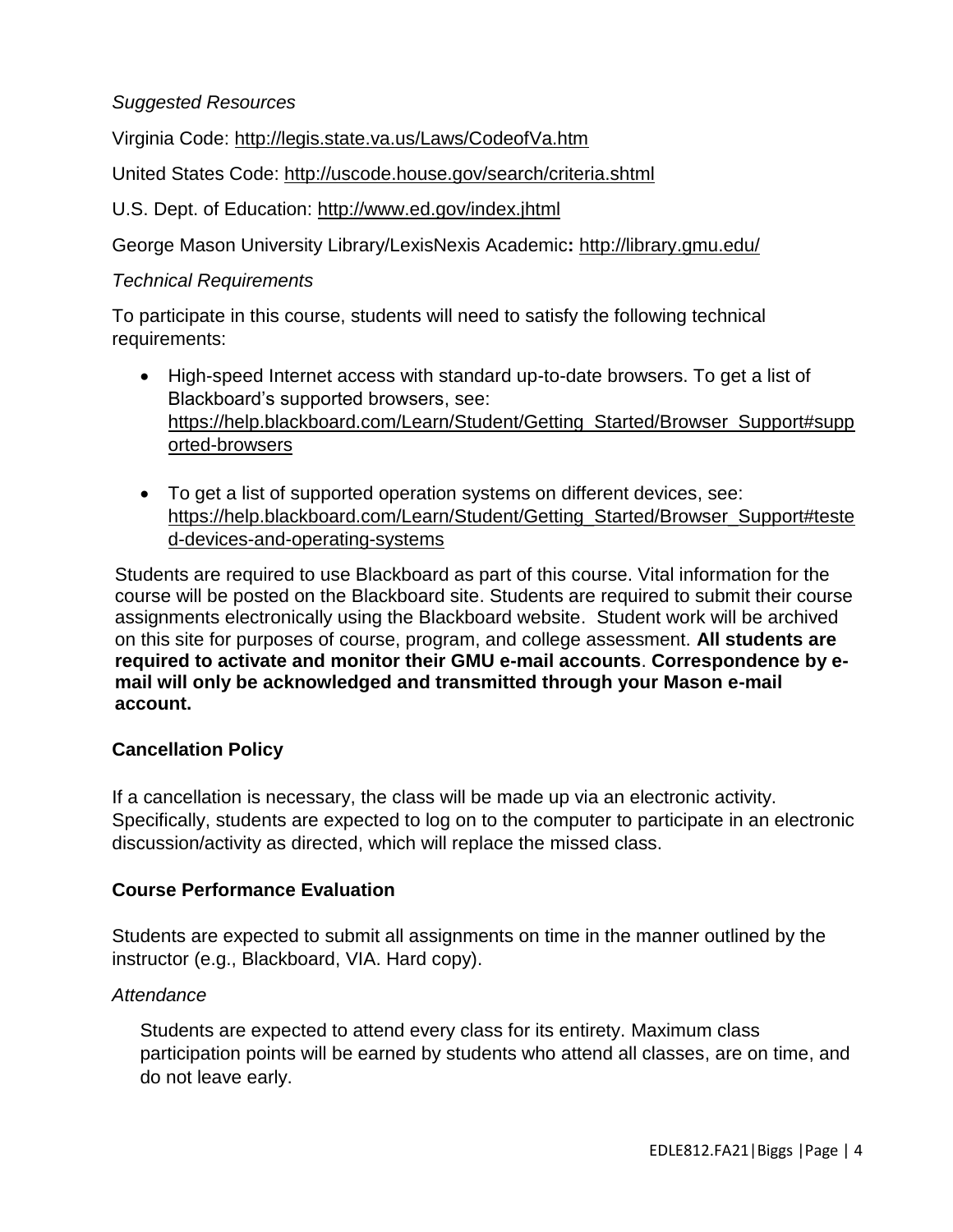#### *General Expectations*

Consistent with expectations of a doctoral-level course in the Education Leadership program, grading is based heavily on student performance and on written assignments. The assignments constructed for this course reflect a mix of skills associated with the application of research to education leadership contexts. Overall, written work will be assessed using the following broad criteria:

- 1. Application of concepts reflected in class discussion and readings
- 2. Creativity and imagination
- 3. The ability to write in a clear, concise, and organized fashion

Additionally, a portion of the class grade will be based on participation and the contribution you make to class discussions. The overall weights of the various performances are as follows:

#### *Class participation 20 points*

Students are expected to participate actively in class discussions, in group activities, and in serving as critical friends to other students. Attendance is expected for all classes. **If you must be absent, please notify me by e-mail or phone.** More than one absence may result in a reduction in participation points. Arriving at class more than 30 minutes late or leaving more than 30 minutes before the end of class may result in a loss of points.

#### *Written assignments 80 points*

Several different types of performance-based assignments will be completed during the semester. The directions for each assignment and a rubric for grading each assignment are described at the end of this syllabus. The assignments and the points assigned are:

| 1. Three Abstracts of Studies of the Legal Treatment | Directions & Due Date: Blackboard  |
|------------------------------------------------------|------------------------------------|
| of One Education Issue (20 points)                   | course site                        |
| 2. A Description and Analysis of the Legal Issues    | Directions & Due Dates: Blackboard |
| Involved in a Current Education Issue (25 points)    | course site                        |
| 3. An Analysis and Evaluation of the Legal Treatment | Directions & Due Date: Blackboard  |
| of an Education Issue (35 points)                    | course site                        |

*Course Performance Evaluation Weighting:* 

|  | $A+ = 100$ percent                             |  | $B+$ = 89 - 86 percent C = 79 - 75 percent |  |                                                                       |
|--|------------------------------------------------|--|--------------------------------------------|--|-----------------------------------------------------------------------|
|  |                                                |  |                                            |  | $A = 99 - 95$ percent $B = 85 - 83$ percent $F = 74$ percent or below |
|  | $A - = 94 - 90$ percent B- = $82 - 80$ percent |  |                                            |  |                                                                       |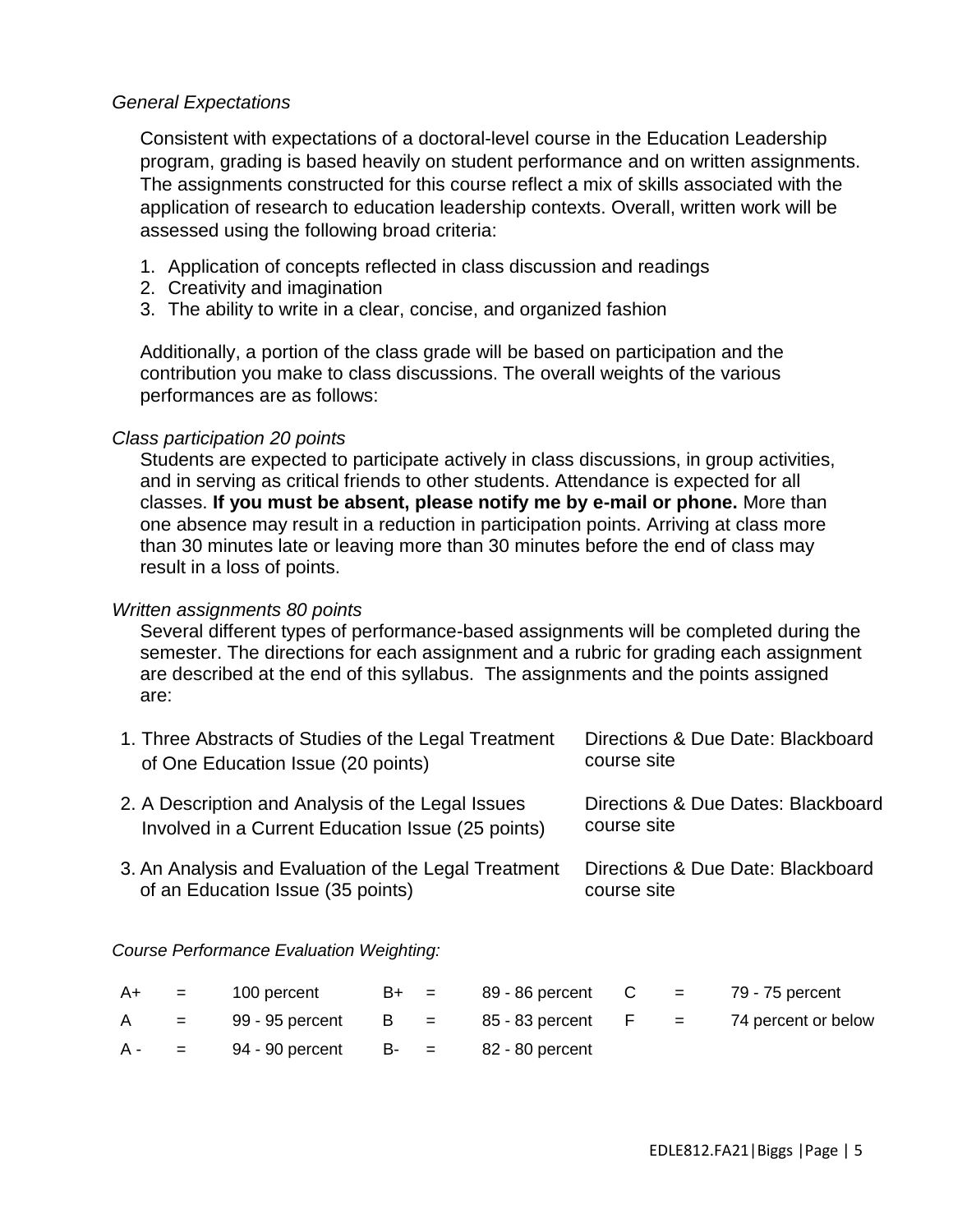# **Course Policies**

Assignments are due by 11:59 p.m. on the dates listed on the syllabus. Late assignments will not be accepted except in emergencies that have been discussed and approved by the instructor in advance of the due date. Papers are due as indicated on the class schedule that follows. ALL ASSIGNMENTS must be submitted **electronically, either through Blackboard or VIA**. If you happen to be absent on the day an assignment is due, the due date remains unchanged.

#### *VIA Performance-Based Assessment Submission Requirement:*

Every candidate registered for any Education Leadership course with a required performance-based assessment (designated as such in the syllabus) is **required to submit these assessments to VIA through Blackboard**. In EDLE 812, the required performance is **An Analysis and Evaluation of the Legal Treatment of an Education Issue**. This performance **must** be submitted to VIA through Blackboard (regardless of whether a course is an elective, a one-time course, or part of an undergraduate minor.) Evaluation of the performance-based assessments by the course instructor will also be completed in VIA through Blackboard.

Failure to submit the assessment to VIA through Blackboard will result in the course instructor reporting the course grade as Incomplete (IN). Unless the IN grade is changed upon completion of the required VIA Blackboard submission, the IN will convert to an F nine weeks into the following semester.

## **Professional Dispositions**

See <https://cehd.gmu.edu/students/polices-procedures/>

Students are expected to exhibit professional behaviors and dispositions at all times.

## **Class Schedule**

Note: Faculty reserves the right to alter the schedule as necessary, with notification to students. Please refer to the course website for detailed information about course readings, videos, and assignments. *Please check for announcements on the course website for any updates to the schedule if you miss a class. You are expected, however, to keep pace with the calendar of assigned readings.* 

| <b>Session /Dates</b> | <b>Topics</b>                            | <b>Assigned Readings/Videos</b> |
|-----------------------|------------------------------------------|---------------------------------|
| Session 1             | Review Syllabus & Course Expectations    |                                 |
| 8/26                  | Ethics, Morals, & Law                    | Videos: (Blackboard)            |
| Session 2             | <b>Ethical Literacy</b>                  | Library Readings: (Blackboard)  |
| 9/2                   |                                          |                                 |
| Session 3             | <b>Constitutional Right to Education</b> | Library Readings: (Blackboard)  |
|                       |                                          | Weblink Article (Blackboard)    |
| 9/9                   | Vaccine Mandates                         |                                 |
|                       |                                          | Audio File: (Blackboard)        |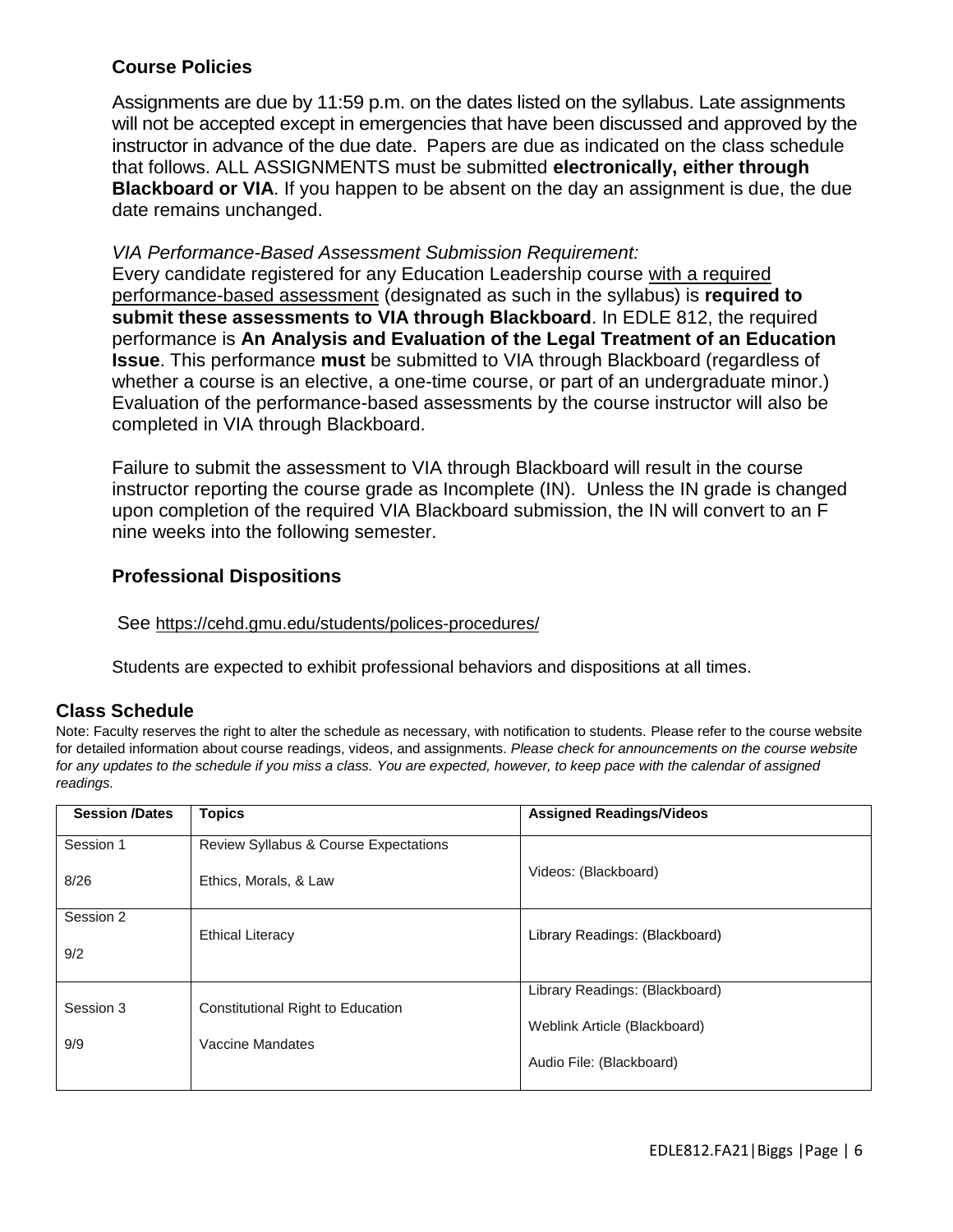# **Class Schedule** (continued)

|                     |                                             | Video: (Blackboard)                 |  |  |
|---------------------|---------------------------------------------|-------------------------------------|--|--|
| Session 4           |                                             |                                     |  |  |
| 9/16                | The Color Line                              | Court Opinion Syllabi: (Blackboard) |  |  |
|                     |                                             | Library Reading: (Blackboard)       |  |  |
|                     |                                             |                                     |  |  |
| 9/23                | <b>SUBMIT ASSIGNMENT ONE</b>                |                                     |  |  |
|                     |                                             |                                     |  |  |
| Session 5           | Expression Rights of Public School Students | Court Opinion Syllabi: (Blackboard) |  |  |
| 9/23                |                                             |                                     |  |  |
|                     |                                             |                                     |  |  |
| Session 6           |                                             | Library Readings: (Blackboard)      |  |  |
| 9/30                | Title IX and Gender Identity                |                                     |  |  |
|                     |                                             |                                     |  |  |
| Session 7           |                                             |                                     |  |  |
| 10/7                | Due Process and Student Behavior            | Library Readings: (Blackboard)      |  |  |
|                     |                                             |                                     |  |  |
| Session 8           |                                             |                                     |  |  |
| 10/14               | Charter Schools and Virginia Law            | Library Readings: (Blackboard)      |  |  |
|                     |                                             |                                     |  |  |
| Session 9           |                                             |                                     |  |  |
| 10/21               |                                             |                                     |  |  |
|                     | <b>Educating Undocumented Students</b>      | Library Readings: (Blackboard)      |  |  |
| Online              |                                             |                                     |  |  |
| <b>Asynchronous</b> |                                             |                                     |  |  |
| Session 10          |                                             |                                     |  |  |
|                     | Community Advocacy and Federal Law          | Library Reading: (Blackboard)       |  |  |
| 10/28               |                                             |                                     |  |  |
| Session 11          |                                             |                                     |  |  |
|                     | Teacher Rights and Freedom                  | Library Reading: (Blackboard)       |  |  |
| 11/4                |                                             |                                     |  |  |
|                     |                                             |                                     |  |  |
| 11/11               | <b>SUBMIT ASSIGNMENT TWO</b>                |                                     |  |  |
| Session 13          |                                             |                                     |  |  |
| 11/18               | School Resegregation                        | Library Reading: (Blackboard)       |  |  |
|                     |                                             |                                     |  |  |
| Session 14          |                                             |                                     |  |  |
| 12/2                | <b>Student Exceptionality</b>               | Library Readings: (Blackboard)      |  |  |
|                     |                                             |                                     |  |  |
| Session 15          |                                             |                                     |  |  |
|                     | <b>Writing Week</b>                         | INDEPENDENT RESEARCH AND WRITING    |  |  |
| 12/9                |                                             |                                     |  |  |
| 12/15               |                                             |                                     |  |  |
|                     | <b>SUBMIT ASSIGNMENT THREE</b>              |                                     |  |  |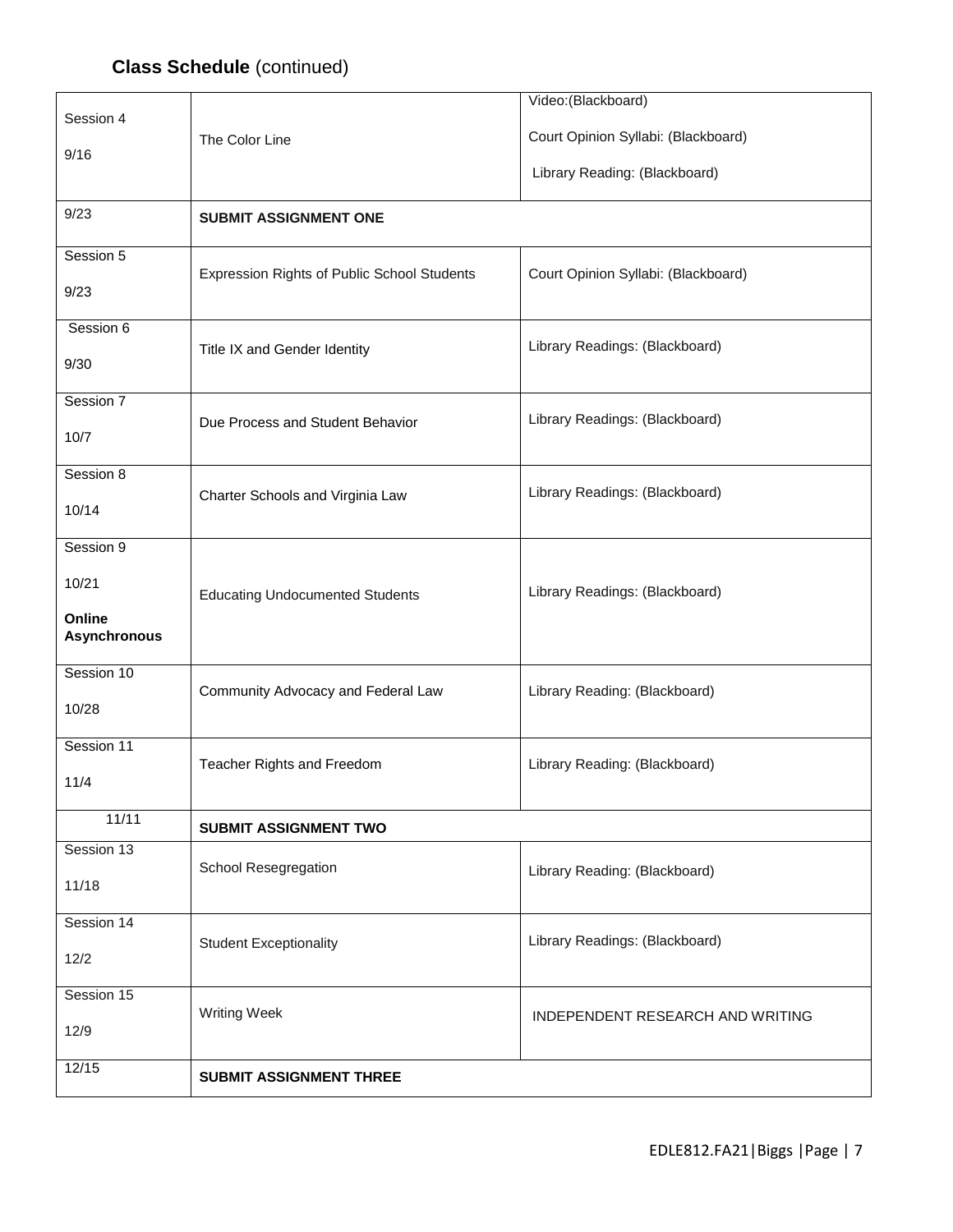# **Core Values Commitment**

The College of Education and Human Development is committed to collaboration, ethical leadership, innovation, research-based practice, and social justice. Students are expected to adhere to these principles: [http://cehd.gmu.edu/values/.](http://cehd.gmu.edu/values/)

## **GMU Policies and Resources for Students**

#### *Policies*

- Students must adhere to the guidelines of the Mason Honor Code (see <https://catalog.gmu.edu/policies/honor-code-system/> ).
- Students must follow the university policy for Responsible Use of Computing (see [http://universitypolicy.gmu.edu/policies/responsible-use-of-computing/\)](http://universitypolicy.gmu.edu/policies/responsible-use-of-computing/).
- Students are responsible for the content of university communications sent to their Mason e-mail account and are required to activate their account and check it regularly. All communication from the university, college, school, and program will be sent to students **solely** through their Mason e-mail account.
- Students with disabilities who seek accommodations in a course must be registered with George Mason University Disability Services. Approved accommodations will begin at the time the written letter from Disability Services is received by the instructor (see [https://ds.gmu.edu/\)](https://ds.gmu.edu/).
- Students are invited to share their name and gender pronouns with the instructor and how best to address you in class and via email. I use she/her for myself, and you may address me as "Regina Biggs" or "Dr./Professor Biggs."
- Students must silence all sound emitting devices during class unless otherwise authorized by the instructor.

#### *Campus Resources*

- Support for submission of assignments to VIA should be directed to [viahelp@gmu.edu](mailto:viahelp@gmu.edu) or [https://cehd.gmu.edu/aero/assessments.](https://cehd.gmu.edu/aero/assessments) Questions or concerns regarding the use of Blackboard should be directed to [https://its.gmu.edu/knowledge-base/blackboard-instructional-technology-support](https://its.gmu.edu/knowledge-base/blackboard-instructional-technology-support-for-students/)[for-students/.](https://its.gmu.edu/knowledge-base/blackboard-instructional-technology-support-for-students/)
- For information on student support resources on campus, see <https://ctfe.gmu.edu/teaching/student-support-resources-on-campus>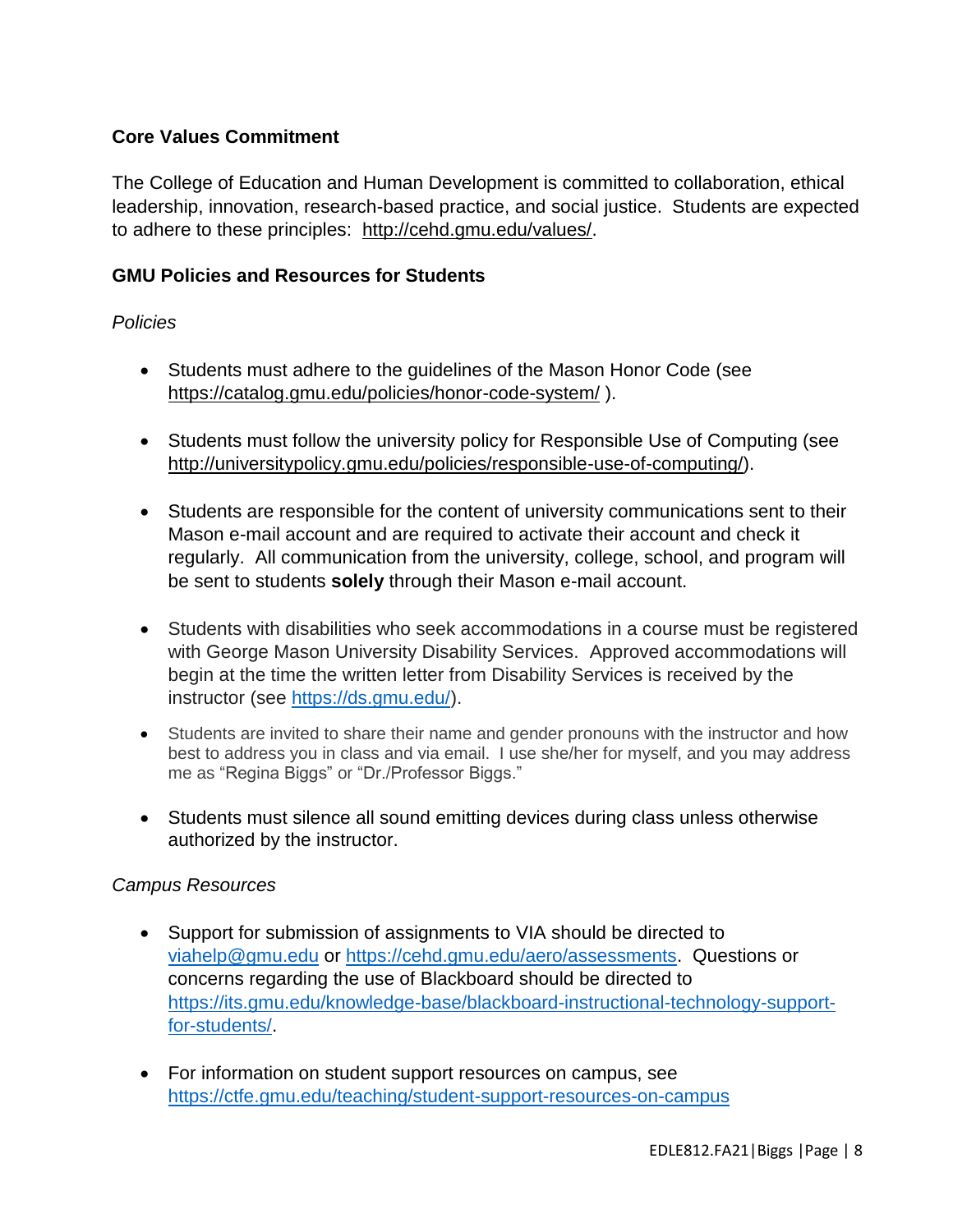Notice of mandatory reporting of sexual assault, interpersonal violence, and stalking: As a faculty member, I am designated as a "Responsible Employee" and must report all disclosures of sexual assault, interpersonal violence, and stalking to Mason's Title IX Coordinator per University Policy 1202. If you wish to speak with someone confidentially, please contact one of Mason's confidential resources, such as Student Support and Advocacy Center (SSAC) at 703-380-1434 or Counseling and Psychological Services (CAPS) at 703-993-2380. You may also seek assistance from Mason's Title IX Coordinator by calling 703-993-8730 or e-mailing [titleix@gmu.edu.](mailto:titleix@gmu.edu)

# **For additional information on the College of Education and Human Development, please visit our website [https://cehd.gmu.edu/students/.](https://cehd.gmu.edu/students/)**

# *GMU Add/Drop Policy*

The last day to drop this class without any penalty is provided on the GMU academic calendar page [http://registrar.gmu.edu/calendar/.](http://registrar.gmu.edu/calendar/) It is the student's responsibility to check to verify that they are properly enrolled, as no credit will be awarded to students who are not.

# *Plagiarism*

Students must avoid plagiarizing the work of others. Specifically, when referencing a source or author, students must give appropriate source documentation; and when using direct quotes, students must use quotations, provide page numbers, and ensure that credit is given to the author of quoted material. If a candidate's work contains plagiarism, the candidate will receive no credit for the assignment.

# *Copyright*

Copyright rules also apply to users of the Internet who cite from Internet sources. Information and graphics accessed electronically must also be cited, giving credit to the sources. This material includes but is not limited to e-mail (don't cite or forward someone else's e-mail without permission), newsgroup material, information from Web sites, including graphics. Even if you give credit, you must get permission from the original source to put any graphic that you did not create on your web page unless the materials are made available through a fair use claim or consistent with the TEACH Act.

## *Academic Integrity & Inclusivity*

This course embodies the perspective that we all have differing perspectives and ideas, and we each deserve the opportunity to share our thoughts. Therefore, we will conduct our discussions with respect for those differences, meaning we each have the freedom to express our ideas, but we should also do so keeping in mind that our colleagues deserve to hear differing thoughts in a respectful manner, i.e. we may disagree without being disagreeable.<http://integrity.gmu.edu/>